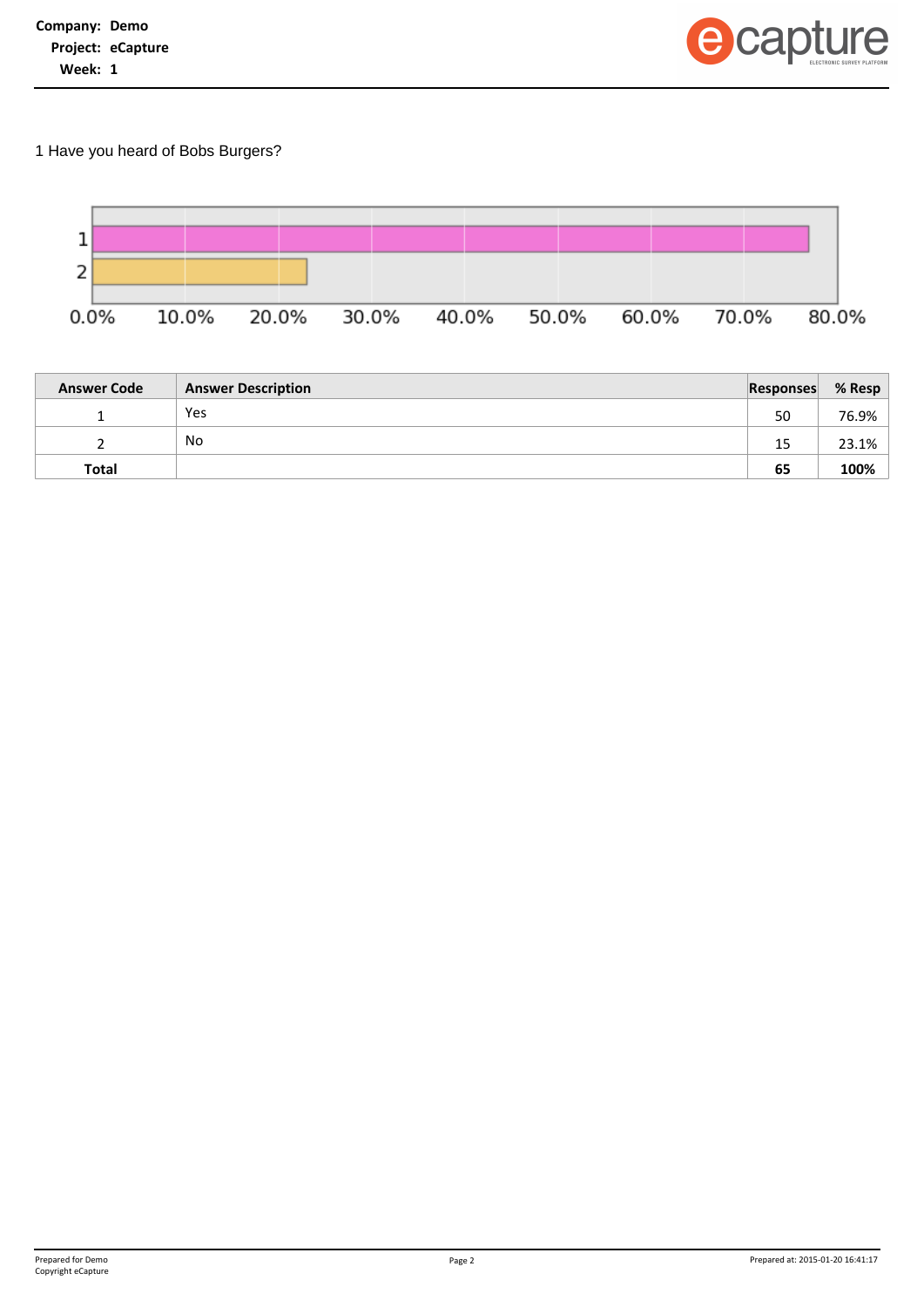

2 Do you spend money on restaurants or fast food?



| <b>Answer Code</b> | <b>Answer Description</b> | <b>Responses</b> | % Resp |
|--------------------|---------------------------|------------------|--------|
|                    | Yes                       | 60               | 92.3%  |
|                    | No                        |                  | 7.7%   |
| Total              |                           | 65               | 100%   |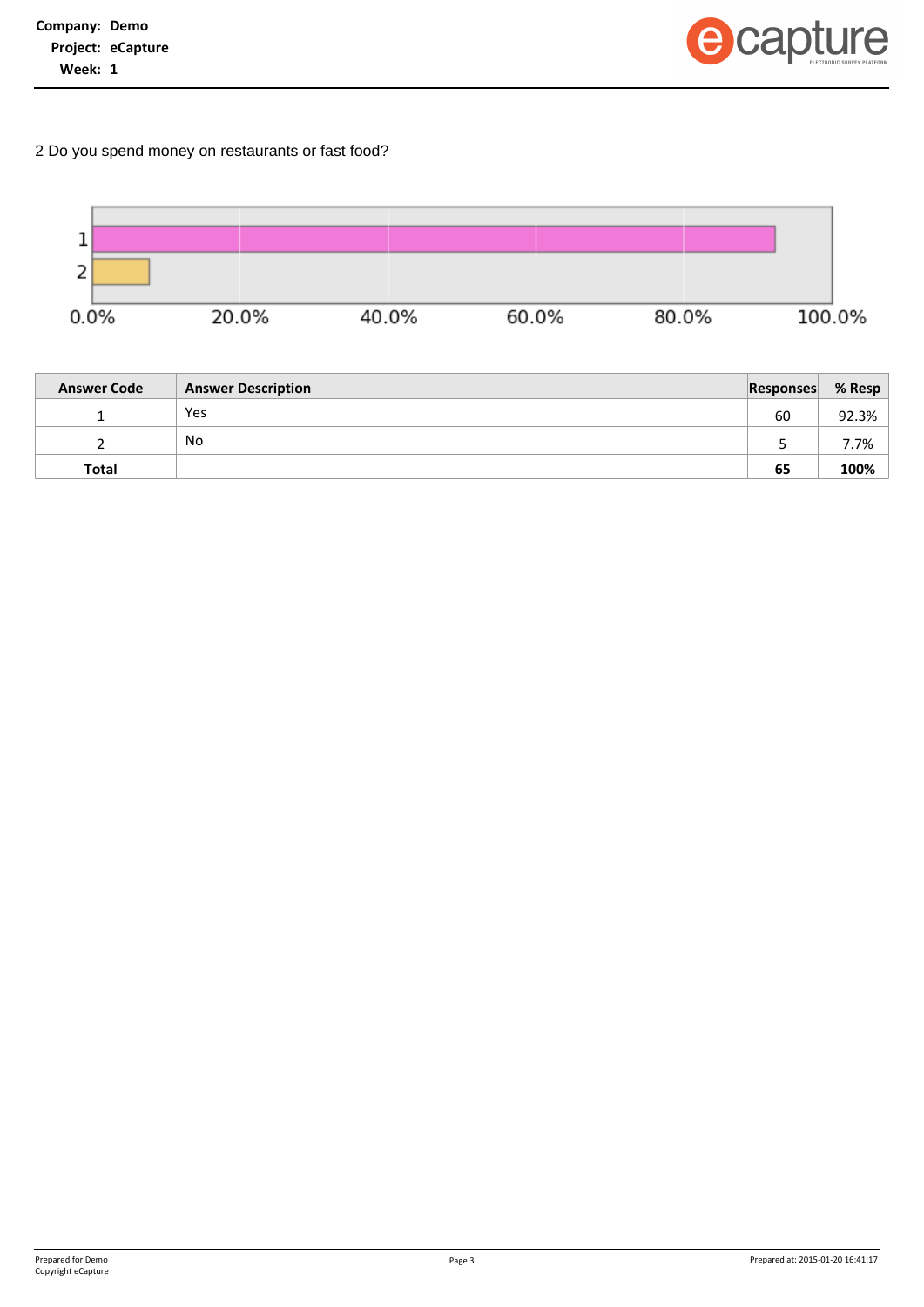

3 How often do you eat out?



| <b>Answer Code</b> | <b>Answer Description</b> | <b>Responses</b> | % Resp |
|--------------------|---------------------------|------------------|--------|
| $\mathcal{L}$      | Once a week               | 16               | 24.6%  |
| Skipped            |                           | 15               | 23.1%  |
| 1                  | Once a month              | 14               | 21.5%  |
| 3                  | A few times a week        | 14               | 21.5%  |
| 5                  | Never                     | 5                | 7.7%   |
| 4                  | Every day                 | 1                | 1.5%   |
| <b>Total</b>       |                           | 65               | 100%   |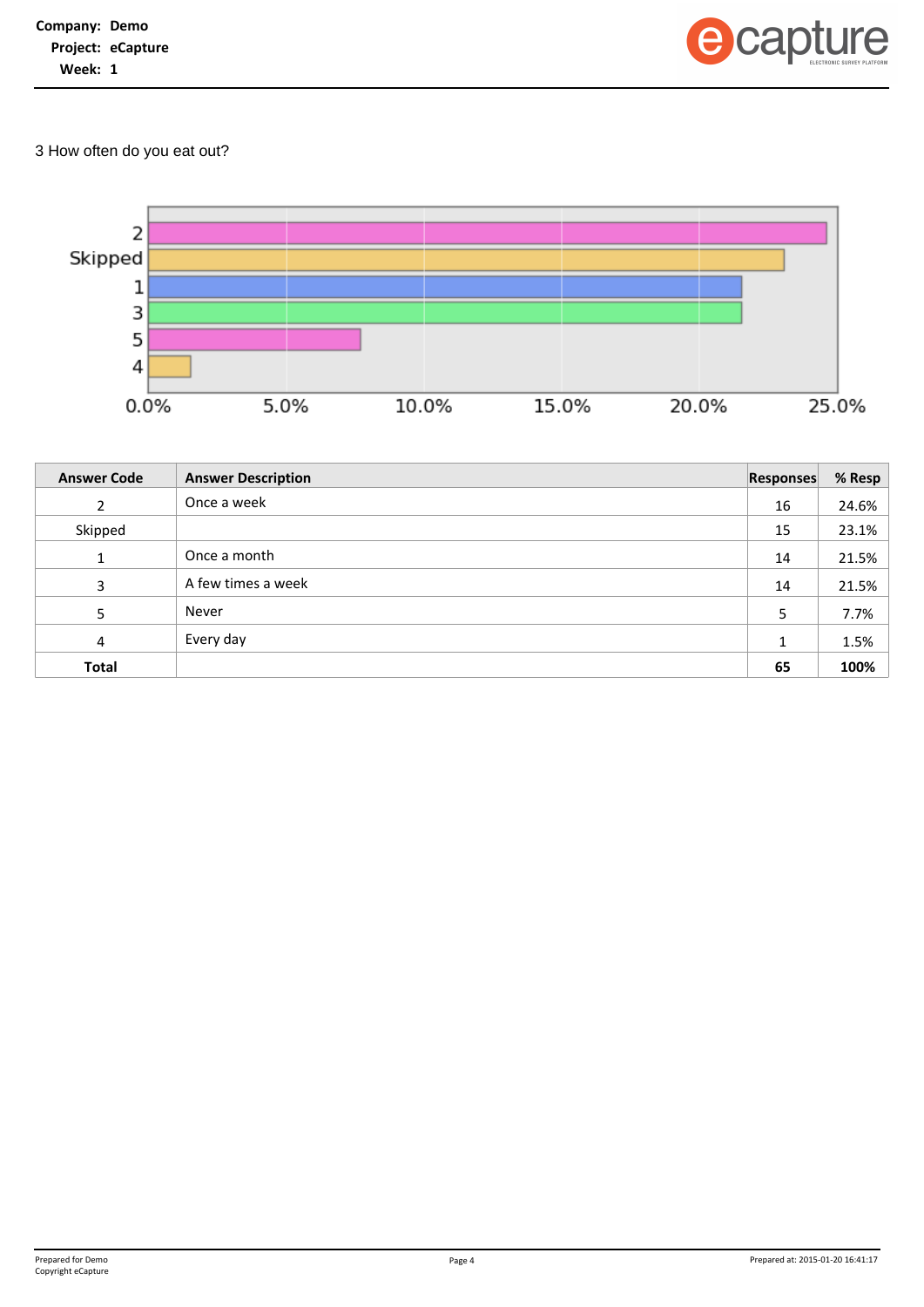

6 Which kinds of fast food do you buy?



| <b>Answer Code</b> | <b>Answer Description</b> | <b>Responses</b> | % Resp |
|--------------------|---------------------------|------------------|--------|
| $\overline{2}$     | Pizza                     | 32               | 20.8%  |
| 5                  | <b>Burgers</b>            | 27               | 17.5%  |
| 4                  | Sushi                     | 27               | 17.5%  |
| 3                  | Fried chicken             | 26               | 16.9%  |
| $\mathbf{1}$       | Chinese                   | 18               | 11.7%  |
| 6                  | Italian                   | 12               | 7.8%   |
| Skipped            |                           | 11               | 7.1%   |
| 7                  | None of the above         | $\mathbf{1}$     | 0.6%   |
| <b>Total</b>       |                           | 154              | 100%   |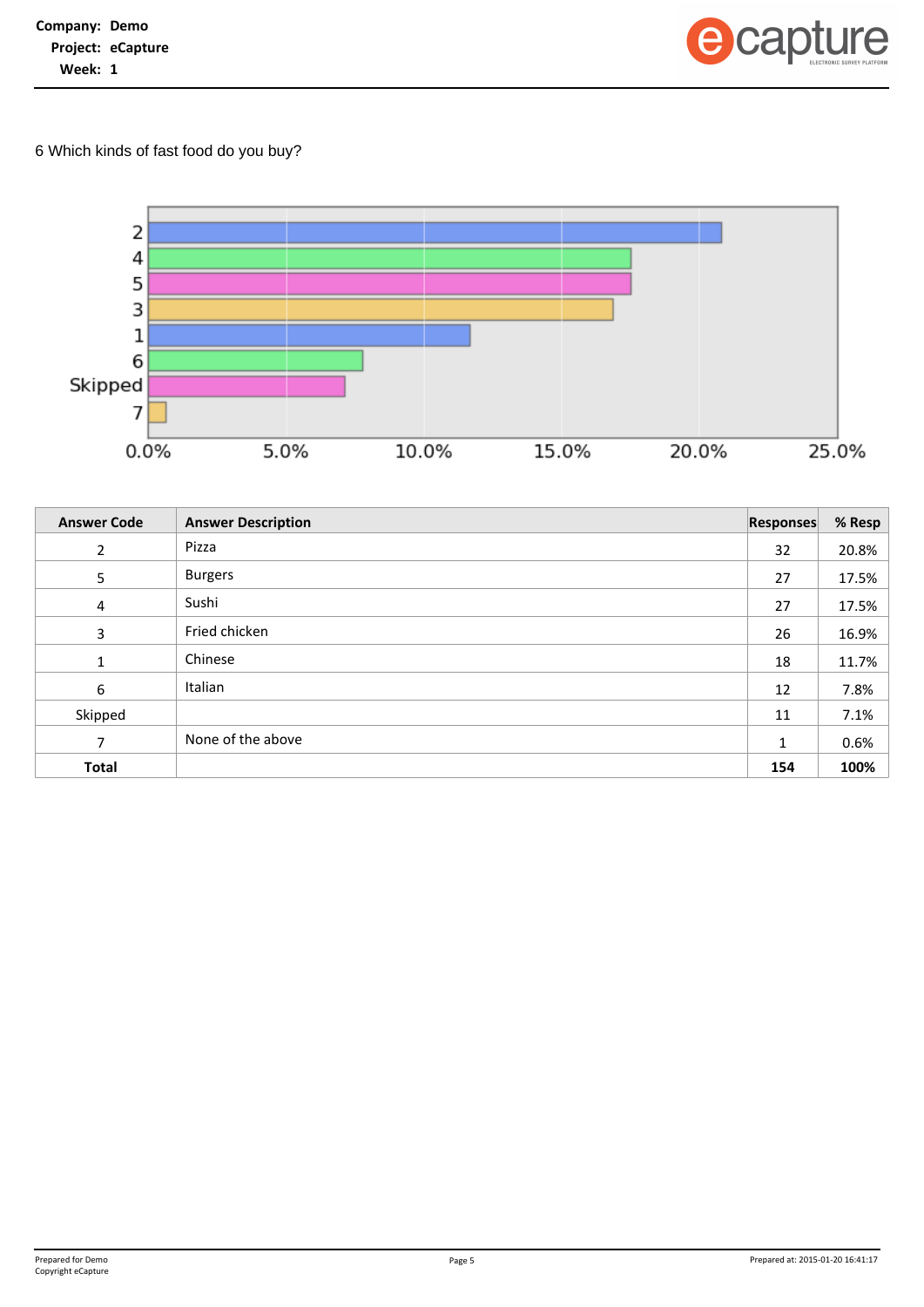| Company: Demo |                          |
|---------------|--------------------------|
|               | <b>Project: eCapture</b> |
| Week: 1       |                          |



7 At a restaurant, do you tip the waiter?



| <b>Answer Code</b> | <b>Answer Description</b> | <b>Responses</b> | % Resp |
|--------------------|---------------------------|------------------|--------|
|                    | Yes                       | 54               | 83.1%  |
|                    | No.                       | 6                | 9.2%   |
| Skipped            |                           |                  | 7.7%   |
| <b>Total</b>       |                           | 65               | 100%   |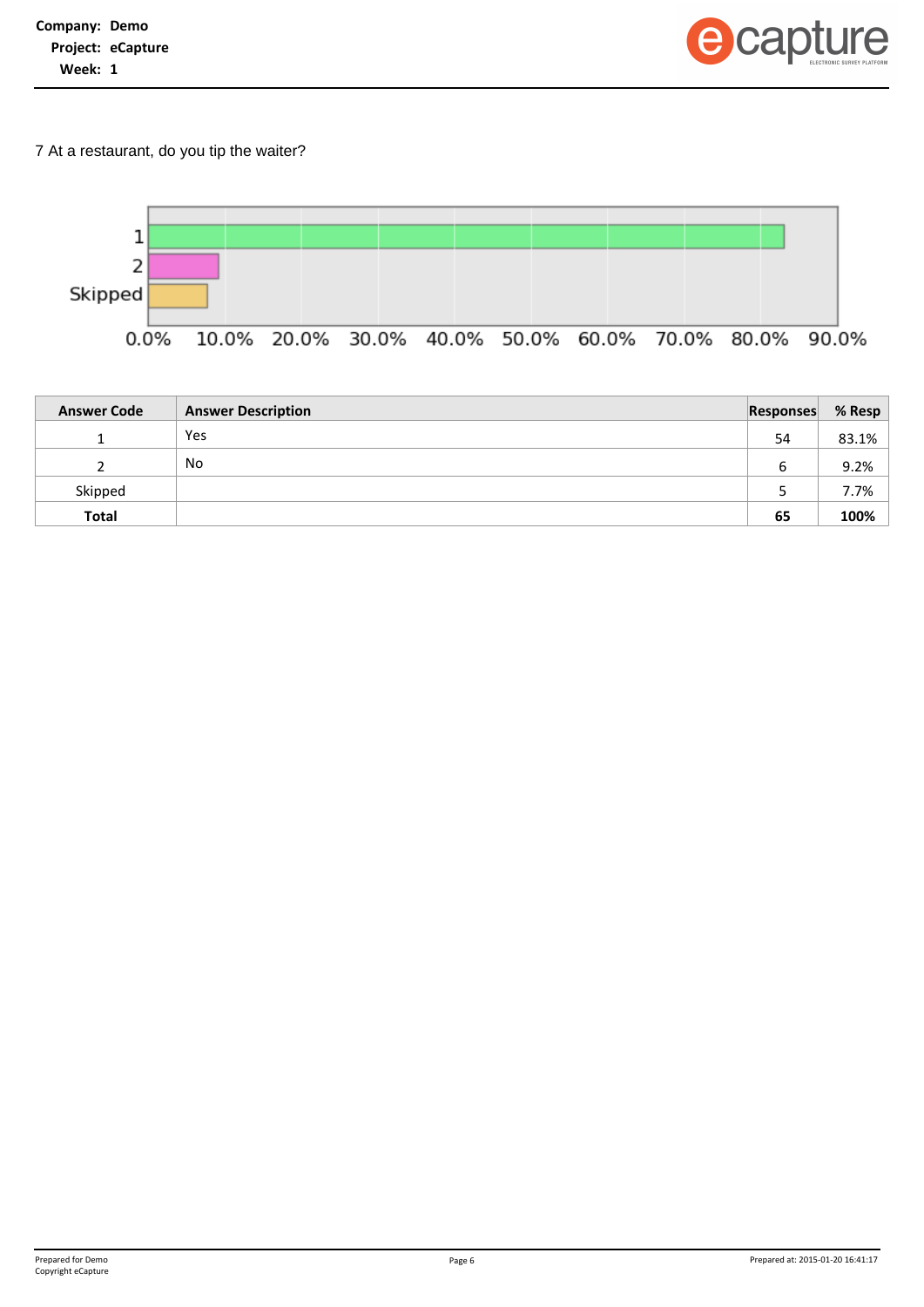

8 How much do you usually tip?



| <b>Answer Code</b> | <b>Answer Description</b> | <b>Responses</b> | % Resp |
|--------------------|---------------------------|------------------|--------|
|                    | 10%                       | 48               | 73.8%  |
| Skipped            |                           |                  | 10.8%  |
|                    | Less than 10%             | 5                | 7.7%   |
| 3                  | More than 10%             | 5                | 7.7%   |
| <b>Total</b>       |                           | 65               | 100%   |